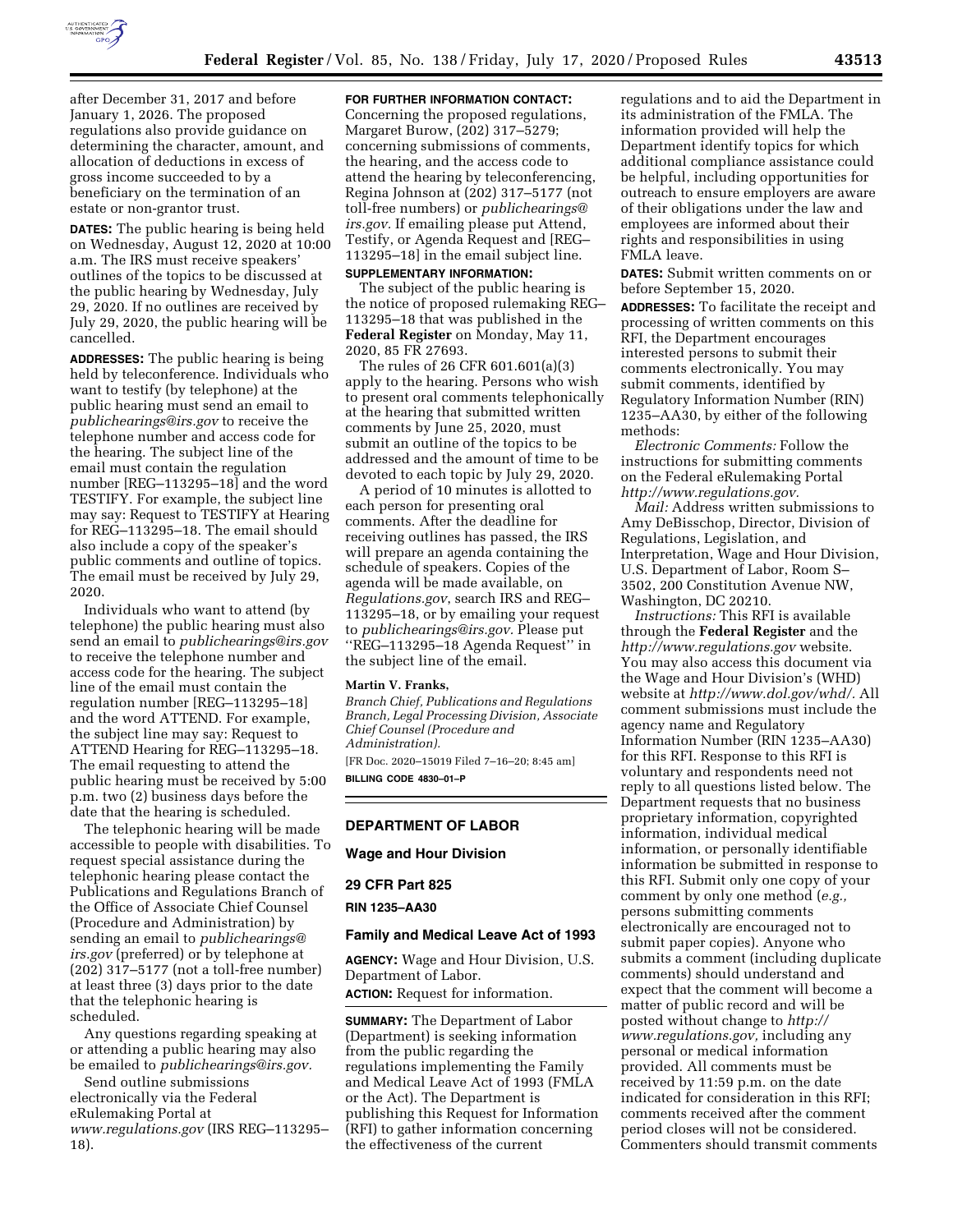early to ensure timely receipt prior to the close of the comment period. Electronic submission via *[http://](http://www.regulations.gov) [www.regulations.gov](http://www.regulations.gov)* enables prompt receipt of comments submitted as the Department continues to experience delays in the receipt of mail in our area. For access to the docket to read background documents or comments, go to the Federal eRulemaking Portal at *[http://www.regulations.gov.](http://www.regulations.gov)* 

#### **FOR FURTHER INFORMATION CONTACT:**

Amy DeBisschop, Director, Division of Regulations, Legislation, and Interpretation, Wage and Hour Division, U.S. Department of Labor, Room S– 3502, 200 Constitution Avenue NW, Washington, DC 20210; telephone: (202) 693–0406 (this is not a toll-free number). Copies of this RFI may be obtained in alternative formats (Large Print, braille, Audio Tape or Disc), upon request, by calling (202) 693–0675 (this is not a toll-free number). TTY/TDD callers may dial toll-free 1 (877) 889– 5627 to obtain information or request materials in alternative formats.

Questions concerning enforcement of the agency's regulations may be directed to the nearest WHD district office. Locate the nearest office by calling the WHD's toll-free help line at (866) 4US– WAGE ((866) 487–9243) between 8 a.m. and 5 p.m. in your local time zone, or visit WHD's website at *[http://](http://www.dol.gov/whd/america2.htm) [www.dol.gov/whd/america2.htm](http://www.dol.gov/whd/america2.htm)* for a nationwide listing of WHD district and area offices.

### **SUPPLEMENTARY INFORMATION:**

### **I. Background**

Administering the FMLA while responding to the COVID–19 public health emergency is an ongoing priority for the Department. Workplace flexibility ensured by job-protected leave is essential to American prosperity. Workers are more productive and more likely to remain employed if they do not have to choose between taking care of themselves or their loved ones and keeping their jobs. Likewise, businesses attract and retain the best talent when they give their workers flexibility that encourages productivity and retention.

In keeping with these principles, the FMLA, 29 U.S.C. 2601 *et seq.,* entitles eligible employees of covered employers to take up to a total of 12 workweeks of job-protected, unpaid leave, or to substitute accrued paid leave, during a 12-month period for the birth of the employee's child; for the placement of a child with the employee for adoption or foster care; to care for the newborn or newly-placed child; to care for the employee's spouse, parent, son, or

daughter with a serious health condition; when the employee is unable to work due to the employee's own serious health condition; or for any qualifying exigency arising out of the fact that the employee's spouse, son, daughter, or parent is a military member on covered active duty. *See* 29 U.S.C. 2612(a)(1). An eligible employee may also take up to 26 workweeks of FMLA leave during a ''single 12-month period'' to care for a covered servicemember with a serious injury or illness when the employee is the spouse, son, daughter, parent, or next of kin of the servicemember. *See* 29 U.S.C. 2612(a)(3).

FMLA leave may be taken in a block or, under certain circumstances, intermittently or on a reduced leave schedule. *See* 29 U.S.C. 2612(b). In addition to providing job-protected leave, employers covered by the law must maintain for the employee any preexisting group health coverage during the leave period and, once the leave period has concluded, reinstate the employee to the same or an equivalent job with equivalent employment benefits, pay, and other terms and conditions of employment. *See* 29 U.S.C. 2614.

The Department issued an initial interim final rule after the FMLA became law in 1993, 58 FR 31794, and issued final FMLA regulations in 1995, 60 FR 2180. The Department published significant revisions to the FMLA regulations in 2008, 73 FR 67934, which were informed, in part, by a 2006 Request for Information, 71 FR 69504. The Department next changed the FMLA regulations in 2013 to implement statutory amendments affecting military family leave provisions and airline flight crew eligibility. 78 FR 8834. The FMLA regulations were last updated in 2015 to update the definition of spouse. 80 FR 9989.1

On August 5, 2019, the Department published a **Federal Register** notice seeking public comment on proposed revisions to its optional-use FMLA forms. 84 FR 38061. The Department

created forms—WH–380–E, WH–380–F, WH–381, WH–382, WH–384, WH–385, and WH–385–V—to assist employers and employees in meeting their FMLA notification and certification obligations. The Department's proposed revisions to the forms were based on feedback from employees, employers, and health care professionals and are designed to reduce administrative burden, increase compliance with regulatory requirements, and improve customer service. We received 139 comments from employers, industry associations, individual employees, worker advocacy groups, law firms, and other interested members of the public during the notice and comment process and made additional revisions to incorporate this feedback. Additional revisions to incorporate that feedback are in the process of being finalized.

The Department notes that the new Families First Coronavirus Response Act (FFCRA), Public Law 116–127 (Mar. 18, 2020), which was passed in response to the public health emergency caused by COVID–19 and ensures that workers are not forced to choose between their paychecks and the public health measures needed to combat the coronavirus, includes temporary amendments to the FMLA.2 The amended FMLA protections provided under the FFCRA are not addressed in this Request for Information, and the Department does not seek comment on them here. The most up-to-date information about the FFCRA is available at *[https://www.dol.gov/](https://www.dol.gov/agencies/whd/ffcra) [agencies/whd/ffcra.](https://www.dol.gov/agencies/whd/ffcra)* 

## **II. Request for Public Comment**

The Department is aware that its regulations need to be regularly reviewed to explore how such regulations can remain current with workplace and demographic changes. Further, the Department understands the need for compliance assistance, in particular in the form of written informational materials that provide the public with up-to-date information about the protections and requirements of the law in plain language.

Extensive compliance assistance regarding the FMLA is currently

<sup>1</sup>Additionally, the Department has regularly sought employer and employee feedback on the administration and use of the FMLA through surveys designed to understand the range of perspectives on the FMLA in the U.S. The Department has commissioned four series of these surveys; the fourth is currently underway. Information about the Wave 4 FMLA surveys may be found at *[https://www.dol.gov/asp/evaluation/](https://www.dol.gov/asp/evaluation/currentstudies/Family-and-Medical-Leave-Act-Wave-4-Surveys.htm)  [currentstudies/Family-and-Medical-Leave-Act-](https://www.dol.gov/asp/evaluation/currentstudies/Family-and-Medical-Leave-Act-Wave-4-Surveys.htm)[Wave-4-Surveys.htm.](https://www.dol.gov/asp/evaluation/currentstudies/Family-and-Medical-Leave-Act-Wave-4-Surveys.htm)* Further, the results from the prior Wave 3 FMLA survey (referred to as the 2012 FMLA survey elsewhere in this document) may be found at *[https://www.dol.gov/asp/evaluation/](https://www.dol.gov/asp/evaluation/completed-studies/Family_Medical_Leave_Act_Survey/TECHNICAL_REPORT_family_medical_leave_act_survey.pdf) [completed-studies/Family](https://www.dol.gov/asp/evaluation/completed-studies/Family_Medical_Leave_Act_Survey/TECHNICAL_REPORT_family_medical_leave_act_survey.pdf)*\_*Medical*\_*Leave*\_*Act*\_ *[Survey/TECHNICAL](https://www.dol.gov/asp/evaluation/completed-studies/Family_Medical_Leave_Act_Survey/TECHNICAL_REPORT_family_medical_leave_act_survey.pdf)*\_*REPORT*\_*family*\_*medical*\_ *leave*\_*act*\_*[survey.pdf.](https://www.dol.gov/asp/evaluation/completed-studies/Family_Medical_Leave_Act_Survey/TECHNICAL_REPORT_family_medical_leave_act_survey.pdf)* 

<sup>2</sup>The FFCRA amended the FMLA to permit certain employees to take up to ten weeks of paid expanded family and medical leave if the employee is unable to work because the employee is caring for his or her son or daughter whose school or place of care is closed or whose child care provider is unavailable for reasons related to COVID–19. This expanded family and medical leave entitlement, which became effective on April 1, 2020, will expire on December 31, 2020. The Department's regulations implementing paid leave under the FFCRA appear at 29 CFR part 826; all references in this document to FMLA regulations refer to those that appear at 29 CFR part 825.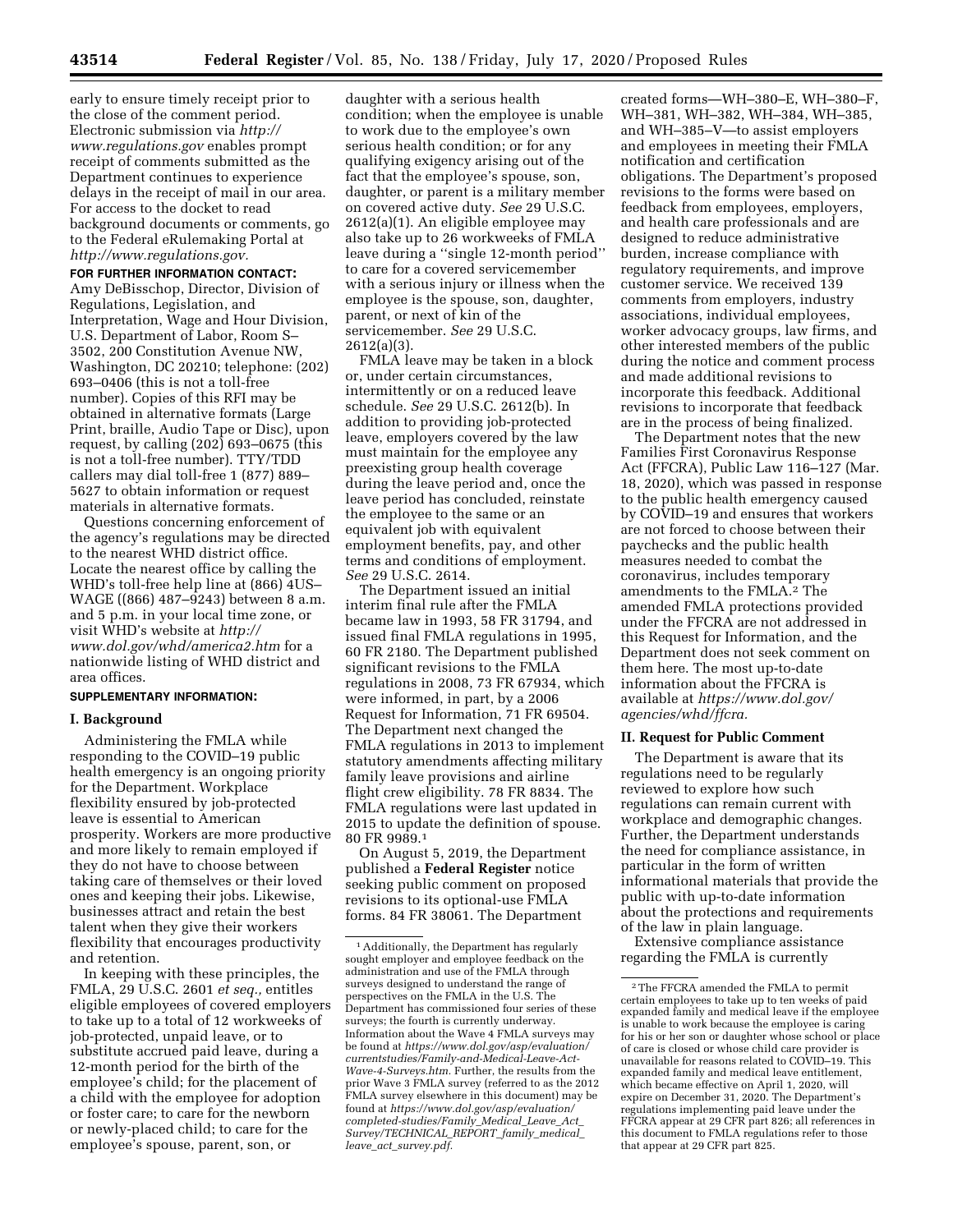available. In particular, the Department's FMLA web pages, which received more than 5 million views over the last year, contain a wealth of material including Frequently Asked Questions, Fact Sheets, Employee Guides, interactive online tools, and a comprehensive Employer's Guide developed for human resource managers and other leave administrators. Additionally, while the requirements of the FMLA are set by statute and regulations, as part of the administration of the Act, interested parties may seek an opinion (*i.e.,* an official written explanation) of what the FMLA requires in fact-specific situations. Opinion letters serve as an important means by which the public can develop a clearer understanding of what FMLA compliance entails. The Department has issued seven opinion letters 3 on FMLArelated topics since 2018.

Nevertheless, the results of employee and employer surveys continue to show an ongoing need for education and awareness in the administration and use of FMLA leave. Information from the public on what is and is not working well in the administration of the FMLA can further inform and guide the Department in issuing modernized tools to aid in understanding and applying the FMLA. As such, the Department seeks input from employers and employees on the current FMLA regulations, specifically:

• What would employees like to see changed in the FMLA regulations to better effectuate the rights and obligations under the FMLA?

• What would employers like to see changed in the FMLA regulations to better effectuate the rights and obligations under the FMLA?

The Department invites interested parties who have knowledge of, or experience with, the FMLA to submit comments, information, and data to provide a foundation for examining the effectiveness of the current regulations in meeting the statutory objectives of the FMLA. The Department suggests the

following questions to frame the responses. These questions are not intended to be an exclusive list of issues for which the Departments seeks information.

1. A serious health condition is defined as an illness, injury, impairment, or physical or mental condition that involves either inpatient care or continuing treatment by a health care provider. *See* 29 U.S.C. 2611(11); 29 CFR 825.113–.115. The regulations outline several types of serious health conditions involving continuing treatment by a health care provider: (1) Incapacity and treatment, with specific definitions and time-frames for the incapacity and the treatment; (2) pregnancy or prenatal care; (3) chronic conditions, which require, among other things, at least two visits for treatment by a health care provider per year; (4) permanent or long-term conditions; and (5) conditions that require multiple treatments. *See* 29 CFR 825.115. Several opinion letters issued by the Wage and Hour Division address questions related to the definition of serious health condition. For example, FMLA2018–2– A, issued on August 28, 2018, clarified that organ donation can qualify as a serious health condition when it involves either inpatient care or continuing treatment as defined by the FMLA regulations. While information provided in the 2012 FMLA survey indicates that most employers report that complying with the FMLA imposes minimal burden on their operations, the Department is aware that the medical certification process used to support the existence of a serious health condition can, at times, present challenges to both employers and employees.

What, if any, challenges have employers and employees experienced in applying the regulatory definition of a serious health condition? For example, what, if any, conditions or circumstances have employers encountered that meet the regulatory definition of a ''serious health condition'' but that they believe the statute does not cover? What, if any, difficulties have employers experienced in determining when an employee has a chronic condition that qualifies as a serious health condition under the regulations? Conversely, what, if any, conditions or circumstances have employees experienced that they believe the statute covers, but which their employer determined did not meet the regulatory definition of ''serious health condition''? What, if any, difficulties have employees experienced in establishing that a chronic condition qualifies as a serious health condition under the regulations? The Department

welcomes information that will further its understanding of FMLA serious health conditions so it can better effectuate the purposes of the Act.

2. An employee may take FMLA leave on an intermittent basis (*i.e.,* taking leave in separate blocks of time for a single qualifying reason) or on a reduced leave schedule (*i.e.,* reducing the employee's usual weekly or daily work schedule) due to his or her own serious health condition, to care for an immediate family member who has a serious health condition, or to care for a covered servicemember with a serious illness or injury when such leave is medically necessary. *See* 29 U.S.C. 2612(b); 29 CFR 825.202–.205. Information provided in the 2012 FMLA employer survey indicated that unscheduled leave, particularly unplanned intermittent or episodic leave, was sometimes disruptive to the workplace.

What, if any, specific challenges or impacts do employers and employees experience when an employee takes FMLA leave on an intermittent basis or on a reduced leave schedule? For example, what, if any, specific challenges do employers experience when the timing or need for intermittent leave is unforeseeable? Similarly, what, if any, challenges do employees seeking or taking intermittent leave or using a reduced leave schedule experience? For example, do employees find it difficult to request and use intermittent leave in their workplaces? The Department also seeks information from employers and employees on best practices and suggestions to improve implementation of these intermittent leave provisions. The Department welcomes information that will further its understanding of FMLA leave usage so it can better effectuate the purposes of the Act.

3. The requirements regarding the notice that an employee must provide to an employer of his or her need for FMLA leave are set out at 29 U.S.C. 2612(e) and 29 CFR 825.302–.304. An employee seeking to use FMLA leave is required to provide 30-days advance notice of the need to take FMLA leave when the need is foreseeable and such notice is practicable. If leave is foreseeable fewer than 30 days in advance, the employee must notify the employer as soon as practicable generally, either the same or next business day. When the need for leave is not foreseeable, the employee must notify the employer as soon as practicable under the facts and circumstances of the particular case. Absent unusual circumstances, an employee must comply with the employer's usual and customary notice

 $^3\rm\,FMLA2020–1–A$  (Jan. 7, 2020), available at *[https://www.dol.gov/sites/dolgov/files/WHD/legacy/](https://www.dol.gov/sites/dolgov/files/WHD/legacy/files/2020_01_07_1A_FMLA.pdf)  files/2020*\_*01*\_*07*\_*1A*\_*[FMLA.pdf;](https://www.dol.gov/sites/dolgov/files/WHD/legacy/files/2020_01_07_1A_FMLA.pdf)* FMLA2019–3–A (Sept. 10, 2019), available at *[https://www.dol.gov/](https://www.dol.gov/whd/opinion/FMLA/2019/2019_09_10_3A_FMLA.pdf) [whd/opinion/FMLA/2019/2019](https://www.dol.gov/whd/opinion/FMLA/2019/2019_09_10_3A_FMLA.pdf)*\_*09*\_*10*\_*3A*\_ *[FMLA.pdf;](https://www.dol.gov/whd/opinion/FMLA/2019/2019_09_10_3A_FMLA.pdf)* FMLA2019–2–A (Aug. 8, 2019), available at *[https://www.dol.gov/whd/opinion/](https://www.dol.gov/whd/opinion/FMLA/2019/2019_08_08_2A_FMLA.pdf) [FMLA/2019/2019](https://www.dol.gov/whd/opinion/FMLA/2019/2019_08_08_2A_FMLA.pdf)*\_*08*\_*08*\_*2A*\_*FMLA.pdf;*  FMLA2019–1–A (Mar. 14, 2019), available at *[https://www.dol.gov/whd/opinion/FMLA/2019/](https://www.dol.gov/whd/opinion/FMLA/2019/2019_03_14_1A_FMLA.pdf)  2019*\_*03*\_*14*\_*1A*\_*[FMLA.pdf;](https://www.dol.gov/whd/opinion/FMLA/2019/2019_03_14_1A_FMLA.pdf)* FMLA2018–2–A (Aug. 28, 2018) available at *[https://www.dol.gov/whd/](https://www.dol.gov/whd/opinion/FMLA/2018/2018_08_28_2A_FMLA.pdf) [opinion/FMLA/2018/2018](https://www.dol.gov/whd/opinion/FMLA/2018/2018_08_28_2A_FMLA.pdf)*\_*08*\_*28*\_*2A*\_*FMLA.pdf;*  FMLA2018–1–A (Aug. 28, 2018), available at *[https://www.dol.gov/whd/opinion/FMLA/2018/](https://www.dol.gov/whd/opinion/FMLA/2018/2018_08_28_1A_FMLA.pdf)  2018*\_*08*\_*28*\_*1A*\_*[FMLA.pdf;](https://www.dol.gov/whd/opinion/FMLA/2018/2018_08_28_1A_FMLA.pdf)* FLSA2018–19 (Apr. 12, 2018), available at *[https://www.dol.gov/whd/](https://www.dol.gov/whd/opinion/FLSA/2018/2018_04_12_02_FLSA.pdf)  [opinion/FLSA/2018/2018](https://www.dol.gov/whd/opinion/FLSA/2018/2018_04_12_02_FLSA.pdf)*\_*04*\_*12*\_*02*\_*FLSA.pdf.*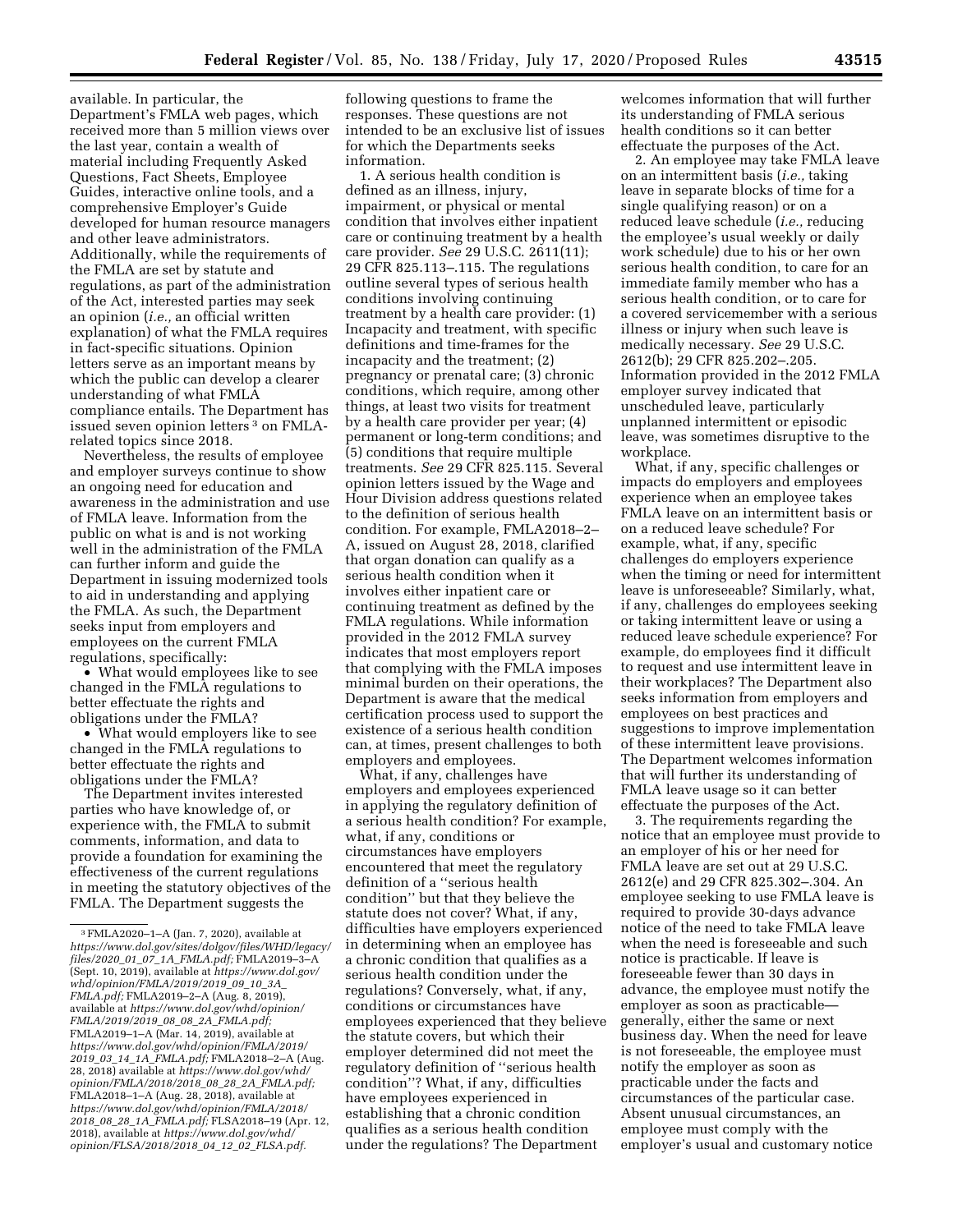and procedural requirements for requesting leave. An employee must provide sufficient information for an employer to reasonably determine whether the FMLA may apply to the leave request. When an employee seeks leave for an FMLA-qualifying reason for the first time, the employee need not expressly assert FMLA rights or even mention the FMLA. When an employee seeks leave due to an FMLA-qualifying reason for which the employer has previously provided the employee FMLA-protected leave, however, the employee must specifically reference either the qualifying reason for the leave or the need for FMLA leave.

What, if any, specific challenges do employers and employees experience when employees request leave or notify their employers of their need for leave? For example, do employees convey sufficient information to notify employers that the employee may have an FMLA-qualifying reason for leave or that the employee is requesting FMLA leave? Similarly, are employees aware of and able to comply with their employers' specific procedural requirements for providing such notice? Are they aware of the specific information they need to provide? The Department welcomes suggestions of how to better assist employers and employees in understanding their rights and obligations under the FMLA regulations. The Department also specifically seeks input on additional tools the Department could provide to facilitate FMLA compliance.

4. An employer may require an employee to provide a certification issued by a health care provider to support the need for leave for a serious health condition of the employee or the employee's immediate family member. *See* 29 U.S.C. 2613; 29 CFR 825.305– .308. The employer must allow the employee at least 15 calendar days to obtain the medical certification. If the employer determines the certification is incomplete or insufficient, the employer must advise the employee in writing of the additional information needed and allow the employee a reasonable opportunity to cure the deficiency. *See*  29 CFR 825.305.

As noted above, the Department recently published in the **Federal Register** proposed revisions to the optional-use forms employers and employees may use to meet their FMLA notification and certification obligations. The Department is interested in understanding what, if any, challenges employers and employees have experienced with the medical certification process that are not addressed by those proposed

revisions. For example, what, if any, challenges have employers encountered in determining whether a certification establishes that the employee or employee's immediate family member has a serious health condition under the FMLA and the amount of leave needed? Similarly, what, if any, challenges have employees encountered in obtaining a certification that contains sufficient information to establish the existence of a serious health condition and the amount of leave needed? The Department welcomes suggestions regarding strategies to address challenges with the certification process.

5. As indicated above, the Department has issued seven opinion letters on FMLA topics since 2018. The first, FLSA2018–19, issued on April 12, 2018, concerned the compensability of frequent 15-minute rest breaks under the Fair Labor Standards Act when the breaks are necessary due to a serious health condition under the FMLA and concluded that such short periods of FMLA-protected leave may be unpaid. The letter noted, however, that employees are entitled to compensation for rest periods of short duration on the same basis as co-workers who take non-FMLA leave breaks during a work shift. FMLA2018–1–A, issued on August 28, 2018, addressed an employer's no-fault attendance policy which effectively froze, throughout the duration of an employee's FMLA leave, the number of attendance points that the employee accrued prior to taking his or her leave. The letter concluded that such a policy does not violate the FMLA, provided it is applied in a nondiscriminatory manner. As noted above, FMLA2018–2– A, also issued on August 28, 2018, stated that organ donation can be a qualifying serious health condition if it requires inpatient care or continuing treatment as defined by the FMLA regulations.

Two letters addressed designation of FMLA leave. FMLA2019–1–A, issued on March 14, 2019, stated that an employer may not delay designating an employee's leave as FMLA leave if the circumstances qualify for FMLA leave, even if the employee prefers to delay the designation. The letter also stated that, while nothing prevents an employer from providing more generous leave policies than those established in the FMLA, doing so does not expand an employee's FMLA entitlement. Therefore, an employer may not designate more than 12 weeks of leave as FMLA leave. FMLA2019–3–A, issued on September 10, 2019, similarly stated that an employer may not delay designating an employee's leave as

FMLA leave if the circumstances qualify for FMLA leave, in this case, even if a collective bargaining agreement provides that an employee may exhaust paid leave before using unpaid FMLA leave. However, the letter noted that the paid leave could be substituted (*i.e.,* run concurrently) with the FMLA leave. This letter also stated that if an employer provides for the accrual of seniority when employees use paid leave, it must also permit employees to accrue seniority when they substitute FMLA leave for paid leave. FMLA2019– 2–A, issued on August 8, 2019, concluded that a parent's need to attend an Individualized Education Plan meeting addressing the educational and special medical needs of his or her child who has a serious health condition is a qualifying reason for taking intermittent FMLA leave. FMLA2020–1–A, issued on January 7, 2020, addressed whether a combined general health district must count the employees of the County in which it is located for purposes of determining employee eligibility to take FMLA leave.

The Department requests comments about whether it would be helpful to provide additional guidance regarding the interpretations contained in any of these opinion letters through the regulatory process.

6. Please provide specific information and any available data regarding other specific challenges that employers experience in administering FMLA leave or that employees experience in taking or attempting to take FMLA leave. The Department welcomes any information on the administration and effectiveness of the current regulations and suggestions regarding specific strategies to address such challenges. The Department also welcomes information concerning best practices employees and employers may have experienced in using or administering the FMLA.

#### **III. Conclusion**

The Department invites interested parties to submit comments and data during the public comment period and welcomes any pertinent information and data that will provide a basis for analyzing the effectiveness of the current regulations in meeting the statutory objectives of the FMLA.

## **List of Subjects in 29 CFR Part 825**

Administrative practice and procedure, Airmen, Employee benefit plans, Health, Health insurance, Labor management relations, Maternal and child health, Penalties, Reporting and recordkeeping requirements, Teachers.